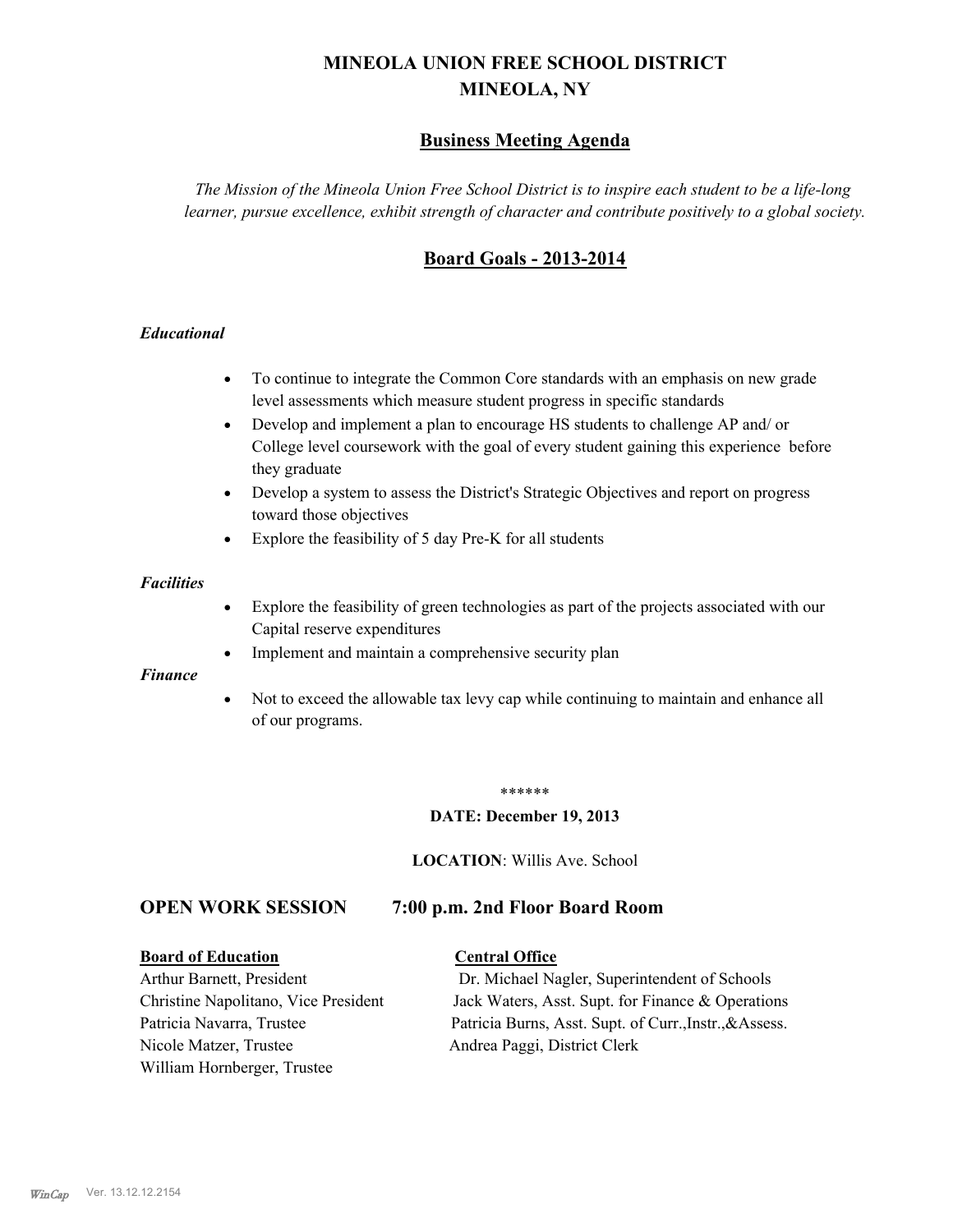**A. Call to Order B. Pledge of Allegiance C. Reading of Mission D. Moment of Silent Meditation**

**E. Dais & Visitor Introductions**

**F. High School Student Organization Report**

**G. BOE Reports**

**a. Comments from Board Trustees**

**b. Comments from Board President**

**c. Comments from Superintendent**

**H. Old Business**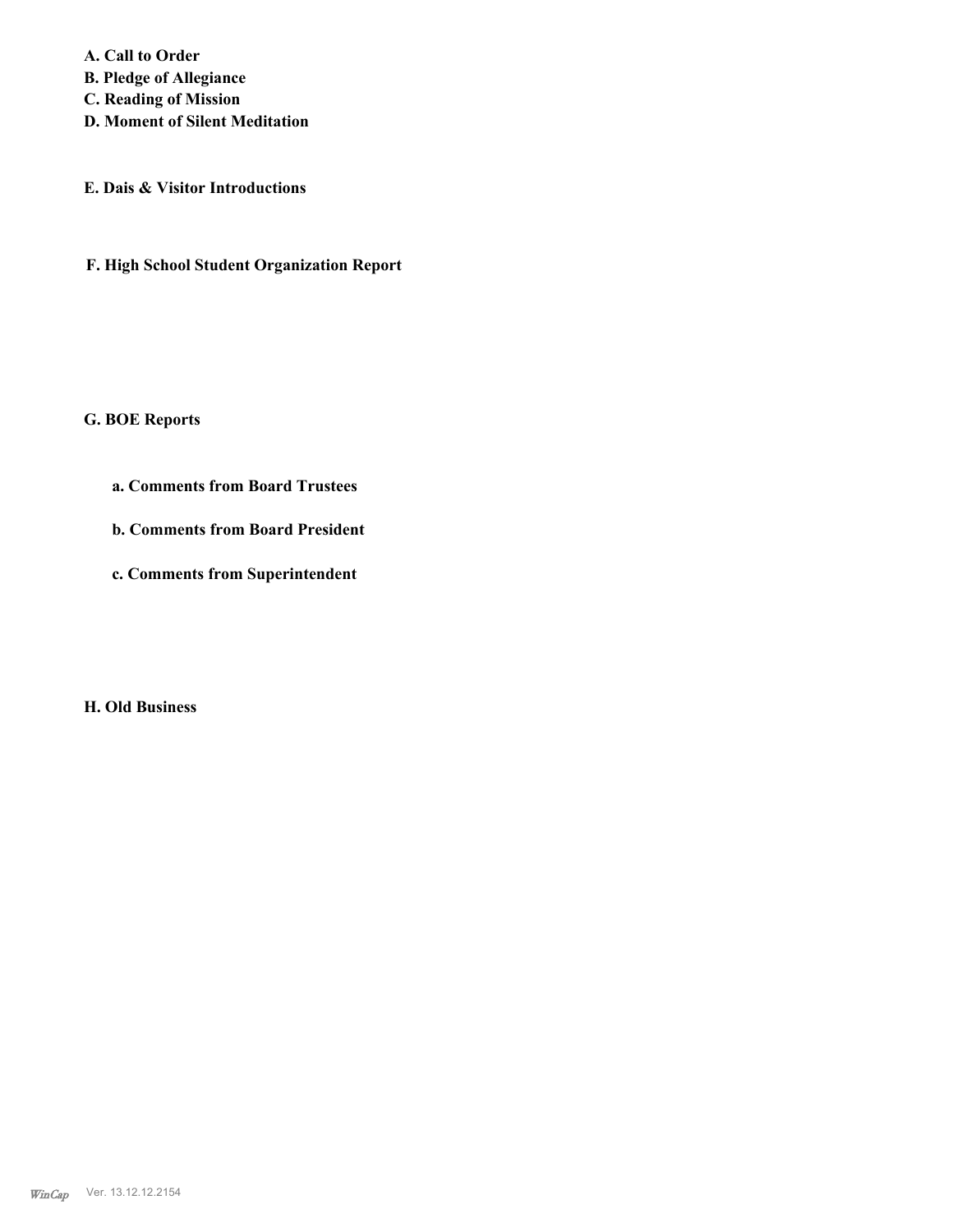### **I. New Business**

### **Approval of CAP- Financial Statements**

**RESOLUTION # 32 -BE IT RESOLVED** that the Board of Education of the Mineola Union Free School District hereby accepts the Corrective Action Plan ("CAP") for the 2013 Audited Financial Statements by Nawrocki Smith and hereby instructs the Assistant Superintendent for Finance and Operations to file such a plan with the NYSED Office of Audit Services.

| <b>Motion:</b><br>Second: |     |  |
|---------------------------|-----|--|
| Yes:                      | No: |  |
|                           |     |  |
|                           |     |  |
|                           |     |  |
|                           |     |  |
|                           |     |  |
| Passed:                   |     |  |

### **J. Consensus Agenda**

**RESOLUTION # 33 -BE IT RESOLVED** that the Board of Education approves the consensus agenda items J.1.a. through J.7.a., as presented.

| <b>Motion:</b><br>Second: |     |
|---------------------------|-----|
| Yes:                      | No: |
|                           |     |
|                           |     |
|                           |     |
|                           |     |
| Passed:                   |     |

### 1. **Accepting of Minutes**

That the Board of Education accepts the minutes of the November 7, 2013 Workshop Meeting, the November 19, 2013 Special Meeting and the November 21, 2013 Business Meeting as presented. a.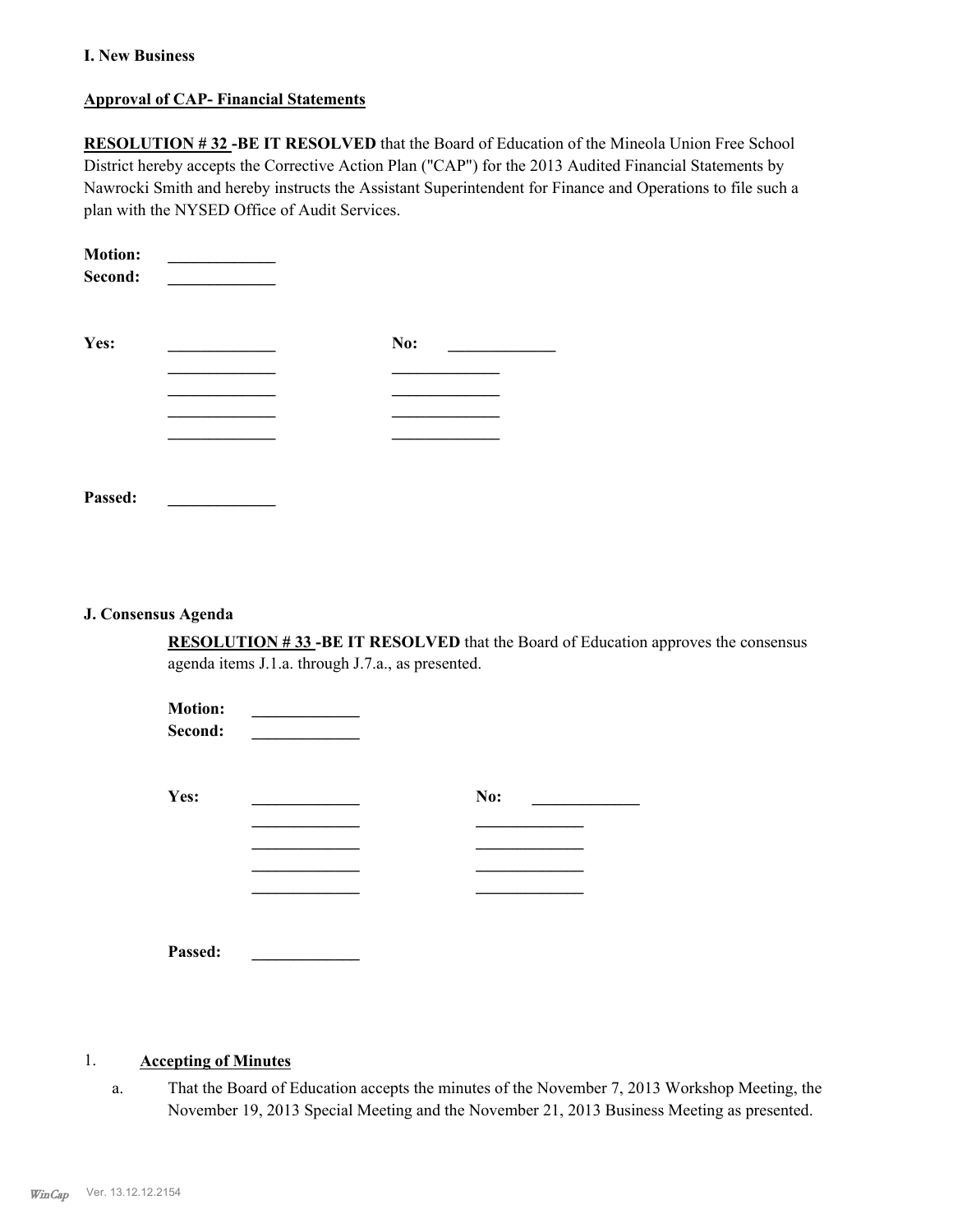# 2. **Instruction**

Appointment(S) Sub Teacher per diem The Board of Education accepts the following individual(s) as Per Diem Substitute Teacher(s) for the current school year, at a daily rate of \$100.00 per day; and retirees at a daily rate of \$125.00 per day.: a.

EMPLOYEE NAME EMPLOYEE CERTIFICATION

1. Dana N. McDonough Childhood Ed(1-6)

b. Appointment(S) Perm Sub

The Board of Education approves the appointment of Daniel Zarchy, to the position of .4 Permanent Substitute Teacher at Mineola High School, effective October 18, 2013 to May 31, 2014. Salary: \$40 per day. 1.

### Appointment(s) Club/Stipends c.

That the Board of Education approves the following Club/stipend recommendations for the current school year:

| <b>EMPLOYEE NAME</b>        | <b>STIPEND</b> |
|-----------------------------|----------------|
| Donald Carreras             | \$3,367.00     |
| Sarah LaSorsa(replacing     | \$2,141.00     |
| Don Carreras)               |                |
| Aislinn Oliveri(replacing   | \$1,427.00     |
| Barbara Peters)             |                |
| Melissa Fusco(replacing Don | \$1,427.00     |
| Carreras)                   |                |
|                             |                |

### 3. **Instruction: Contracted**

a. That the Board of Education accepts the IDEA Flow- Through Allocation Contracts between the following list and the Mineola UFSD for the 2013- 2014 School Year:

- 1. BOCES
- 2. Brookville Center for Children's Services, Inc.
- 3. Center for Developmental Disabilities
- 4. Cooper Kids Therapy Associates
- 5. The Hagedorn Little Village School
- 6. Harmony Heights School
- 7. Henry Viscardi School
- 8. ICCD- Interdisciplinary School for Child Development
- 9. Kidz Therapy Services
- 10. Marion K. Salomon & Associates, Inc.
- 11. Mill Neck Manor School for the Deaf
- 12. New York Therapy and Placement Services
- 13. School for Language and Communications
- 14. S.E.E.D.S of the Willistons, Inc.
- 15. United Cerebral Palsy Association of Nassau County, Inc.
- 16. Variey Child Learning Center

# 4. **Civil Service**

# a. Appointments

That the Board of Education approve the appointment of Frances Augresani, to the position of part time Teacher Aide for the Lunchroom at the Middle School, effective January 2, 2014. Salary will be \$13.74 per hour. Probation is 26 weeks. 1.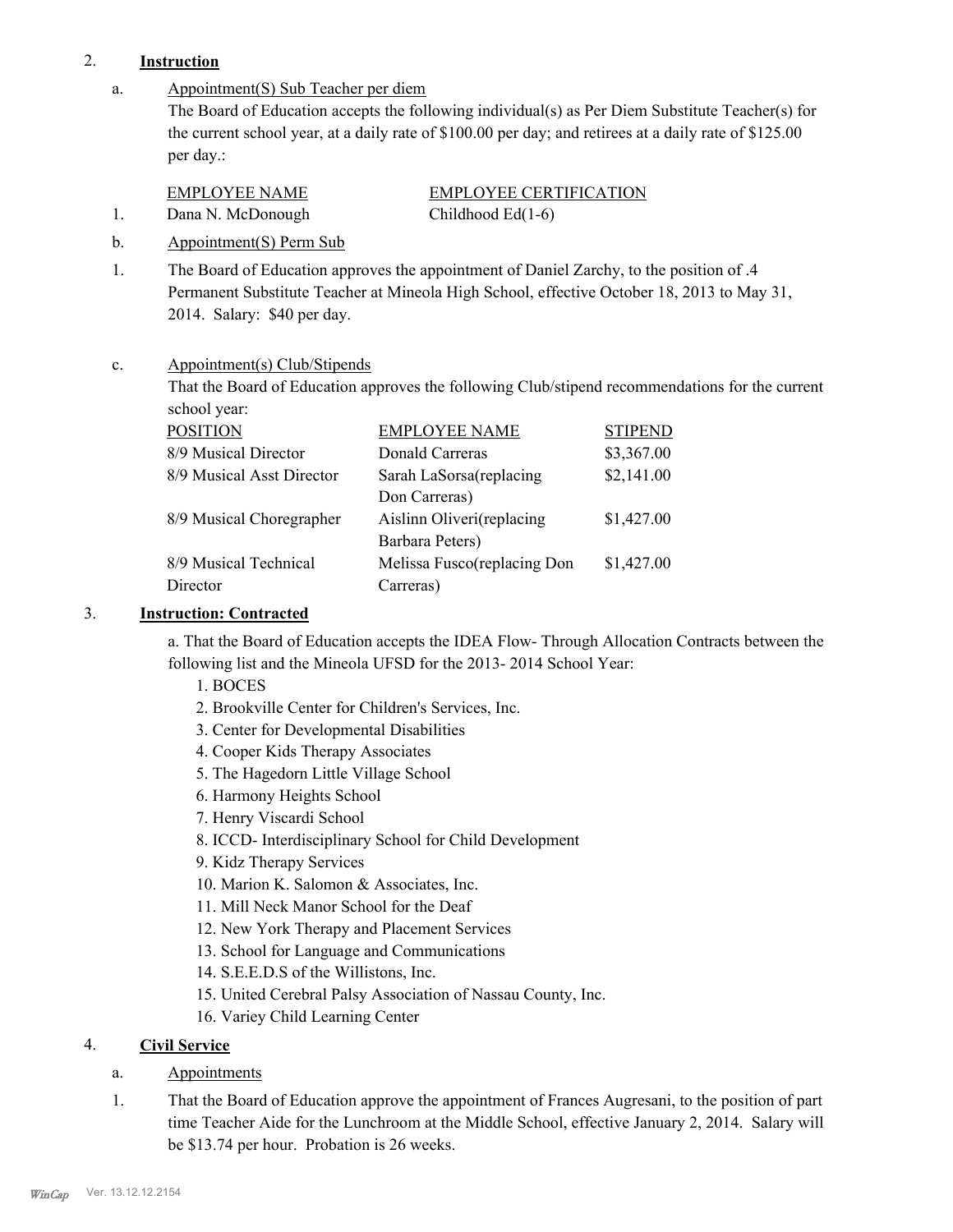- That the Board of Education approve the appointment of Susan Lynch, to the position of part time Teacher Aide for the Lunchroom at Hampton Street School, to replace Gladys Gaines, effective January 2, 2014. Salary will be \$13.74 per hour. Probation is 26 weeks. 2.
- b. Leave(s) of Absence
- That the Board of Education approve a paid FMLA to Alzira Goncalves, Full Time Teacher Aide at the Middle School, due to a family illness, effective January 2, 2014 through March 3, 2014. 1.
- That the Board of Education approve a paid Medical Leave of Absence to Patricia Rella, Teacher Aide, at Meadow Drive, due to surgery, effective January 2, 2014. This leave will be for approximately six months. 2.
- That the Board of Education approve a paid Medical Leave of Absence to Kenneth Williams, Custodian at Hampton Street, due to an injury to his shoulder, effective November 1, 2013 through December 18, 2013. 3.
- c. Leave(s) of Absence
- That the Board of Education grant a request to Kenneth Williams, Custodian at Hampton Street School, for an Unpaid Medical Leave of Absence, effective December 19, 2013 through January 1, 2014. 1.

### 5. **Business /Finance**

### a. **Treasurer's Report**

That the Board of Education accepts the Treasurer's report for the period ending October 31, 2013 and directs that it be placed on file.

### b. **Approval of Invoices and Payroll**

That the Board of Education accepts the Invoices and Payroll for the period ending November 30, 2013

| General Warrant #9  | November 13, 2013 | \$1,580,528.69 |
|---------------------|-------------------|----------------|
| General Warrant #10 | November 26, 2013 | \$3,131,830.01 |

# **TOTAL EXPENSES \$4,712,358.70**

PAYROLL # 9 & # 10

General  $$4,042,978.10$ F Fund \$ 61,235.69

### **TOTAL PAYROLL \$4,104,213.79**

### 6. **Other**

Approval of New 2014 Standard Mileage Rate

a. That the Board of Education approves the new 2014 IRS Mileage Reimbursement Rate for approved travel at a rate of 56 cents per mile effective January 1, 2014.